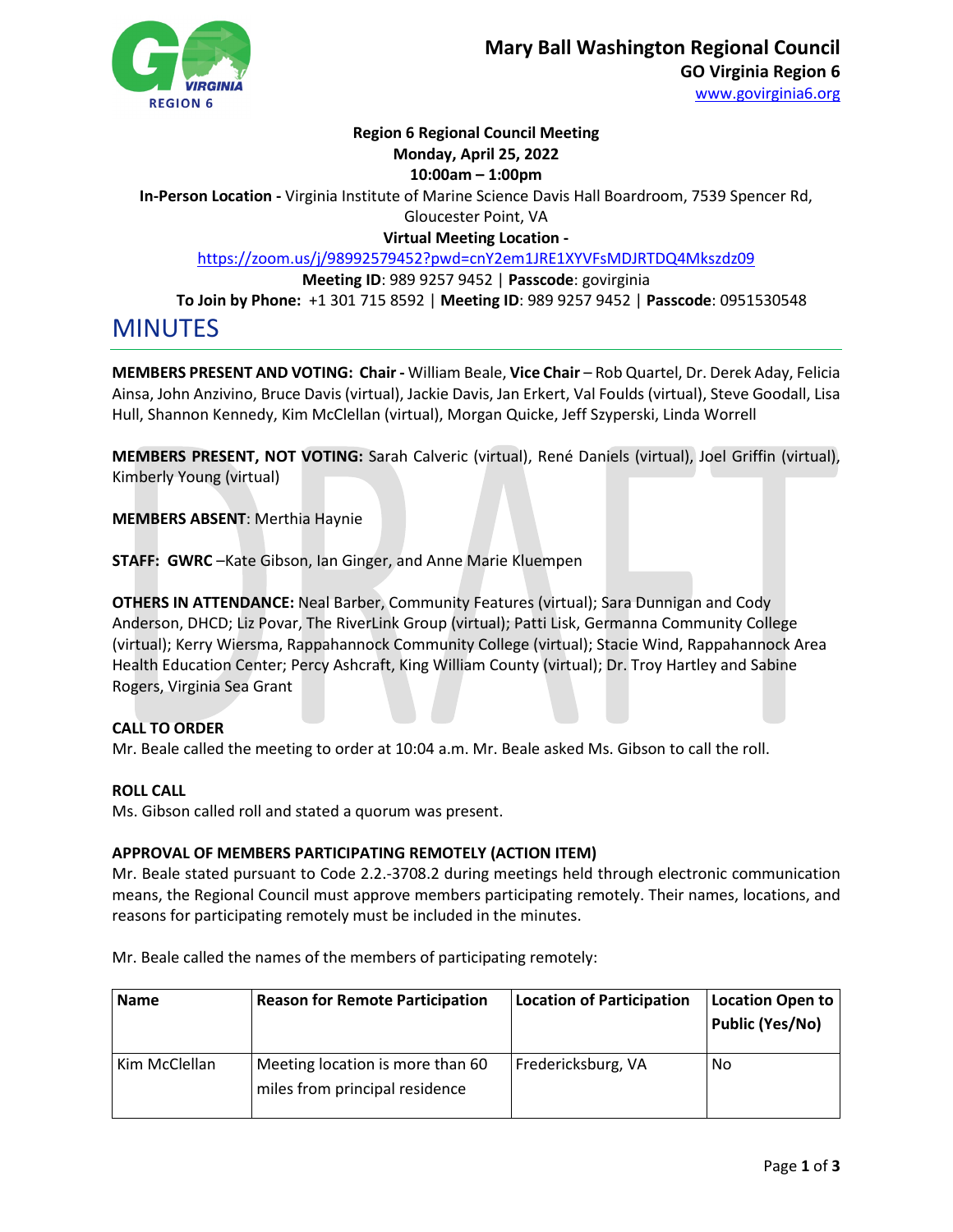

| <b>Bruce Davis</b> | Meeting location is more than 60<br>miles from principal residence     | Fredericksburg, VA | -No |
|--------------------|------------------------------------------------------------------------|--------------------|-----|
| Val Foulds         | Unable to attend due to personal<br>matter - limit 2 meetings per year | Lancaster, VA      | No  |

Mr. Beale asked for a motion to approve the Council members participating remotely. Mr. Quartel motioned for approval and Mr. Goodall seconded the motion. The motion passed unanimously.

#### **INTRODUCTIONS**

Mr. Beale introduced the new GO Virginia Program Director, Ian Ginger. Each Councilmember introduced themselves. Mr. Ginger presented on priority items for the first 90 days of his time in the position.

#### **PUBLIC COMMENT**

No comment was received.

#### **PRESENTATIONS**

Ms. Dunnigan presented on GO Virginia and an update on state funding for the program. Dr. Hartley presented on the Statewide Competitive project, Launching a Coastal Resilience and Adaptation Economy.

#### **NEW BUSINESS**

#### **Application Discussion & Determinations**

Ms. Gibson introduced the application from Rappahannock Community College (RCC) and Germanna Community College (GCC) for a Patient Care Technician program in partnership with Rappahannock Area Health Education Center. After discussion by the Council, Mr. Beale asked for a motion to approve the RCC and GCC Patient Care Technician project for submission to DHCD. Mr. Quartel motioned for approval and Mr. Goodall seconded the motion. The motion passed unanimously, with Ms. Kennedy, Mr. Davis, and Mr. Griffin abstaining.

#### **Re-elect Kimberly Young**

Ms. Kennedy motioned to approve the re-election of Kimberly Young to the Council, and Ms. Hull seconded the motion. The motion passed unanimously, with Ms. Young abstaining.

#### **CONSENT AGENDA**

Mr. Beale introduced the consent agenda item, January 24<sup>th</sup> Meeting Minutes. Ms. Ainsa noted that she was in attendance but needed to be listed in the minutes. Mr. Szyperski motioned for approval and Ms. Hull seconded the motion. The motion passed unanimously.

#### **OLD BUSINESS**

#### **State Board Stakeholder Input Sessions**

Ms. Dunnigan provided an update on the state board meeting.

## **INFORMATION ITEMS IN PACKET**

## **Project Status Update**

Mr. Beale noted that the recent project status update was included in the packet.